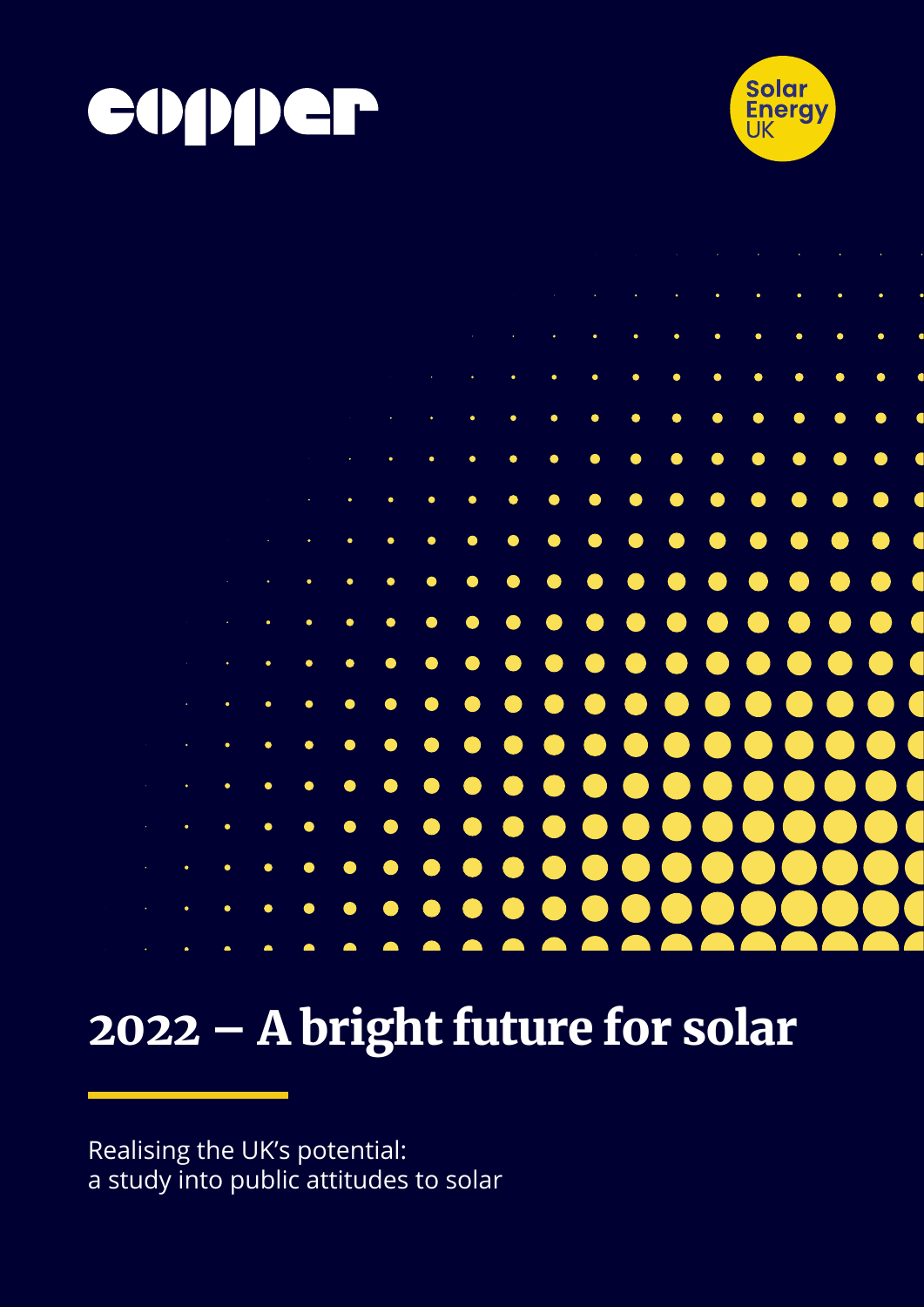#### **Chris Hewett, Chief Executive, Solar Energy UK and Sam Cranston, Director of Energy Infrastructure, Copper Consultancy**

The UK Government's own analysis shows that solar energy is now one of the most costeffective ways to get the country to net zero carbon emissions.1 If we are going to fulfil the Government's commitment to reach net zero by 2050, this will require the UK to triple its solar capacity by 2030. The scale and pace of development required to meet this demand highlight why it's so important to better understand the needs and priorities of local communities when it comes to solar projects.

Public support for solar has always been strong, and this support is only increasing as the impacts and urgency of addressing the climate crisis become even more apparent.2 For the first time, this research clearly demonstrates that support for solar farms is strong not only amongst the wider public but crucially amongst those living closest to them.

The public opinion research conducted for this report is unique in its focus on large scale ground mount solar projects and those that live in their vicinity. The UK solar industry is at its heart committed to delivering climate and environmental solutions, being good partners

and neighbours for the communities where these projects are built, and delivering local and national benefits.

That is why Solar Energy UK and Copper Consultancy have come together to conduct this vital research, to better understand where public sentiment stands, to provide further evidence on the priorities for local communities, and to help ensure the UK solar industry is fully equipped to deliver the best projects possible, for all parties involved.

For instance, this research clearly shows the importance people place on protecting the local environment, biodiversity, and natural capital in the design and operation of solar sites. Its findings validate the work that the UK solar industry has been doing on this front for many years.3 The UK solar industry is focused on not only delivering affordable clean energy for the country, but also on being responsible stewards of the land and delivering net environmental improvements for local communities, habitats, and wildlife across the lifetime of solar projects.

In these ways, the importance of this research is clear, and the findings will help the industry and stakeholders understand how we can collaboratively deliver projects that benefit everyone and help the UK achieve its net zero ambitions.

#### Foreword

**Solar is a key part of plans to achieve net zero and we need to take the public and customers with us.**

The drive towards net zero is already playing a central role in government policy and will continue to impact the public for decades.

How we choose to power our homes and businesses is at the centre of this. Public debates and political decisions on this issue will impact the public's decisions about how to live.

Copper has measured public attitudes to infrastructure for over 5 years to understand the sentiment around key areas of our industry.

Now, in partnership with Solar Energy UK, we have studied<sup>4</sup> public attitudes to solar energy to better understand shared priorities and how the industry can further support improved awareness of the technology and our renewable energy future.

#### Introduction



<sup>4</sup> The research was conducted by Censuswide with a nationally representative sample of 2003 people between 6 and 10 October 2021. Censuswide abide by and employ members of the Market Research Society which is based on the ESOMAR principles.

<sup>2</sup> [https://assets.publishing.service.gov.uk/government/uploads/system/uploads/](https://assets.publishing.service.gov.uk/government/uploads/system/uploads/attachment_data/file/985092/BEIS_PAT_W37_-_Key_Findings.pdf) [attachment\\_data/file/985092/BEIS\\_PAT\\_W37\\_-\\_Key\\_Findings.pdf](https://assets.publishing.service.gov.uk/government/uploads/system/uploads/attachment_data/file/985092/BEIS_PAT_W37_-_Key_Findings.pdf)

<sup>1</sup> [https://assets.publishing.service.gov.uk/government/uploads/system/uploads/](https://assets.publishing.service.gov.uk/government/uploads/system/uploads/attachment_data/file/911817/electricity-generation-cost-report-2020.pdf) [attachment\\_data/file/911817/electricity-generation-cost-report-2020.pdf](https://assets.publishing.service.gov.uk/government/uploads/system/uploads/attachment_data/file/911817/electricity-generation-cost-report-2020.pdf) 

<sup>3</sup> <https://solarenergyuk.org/resource/natural-capital/>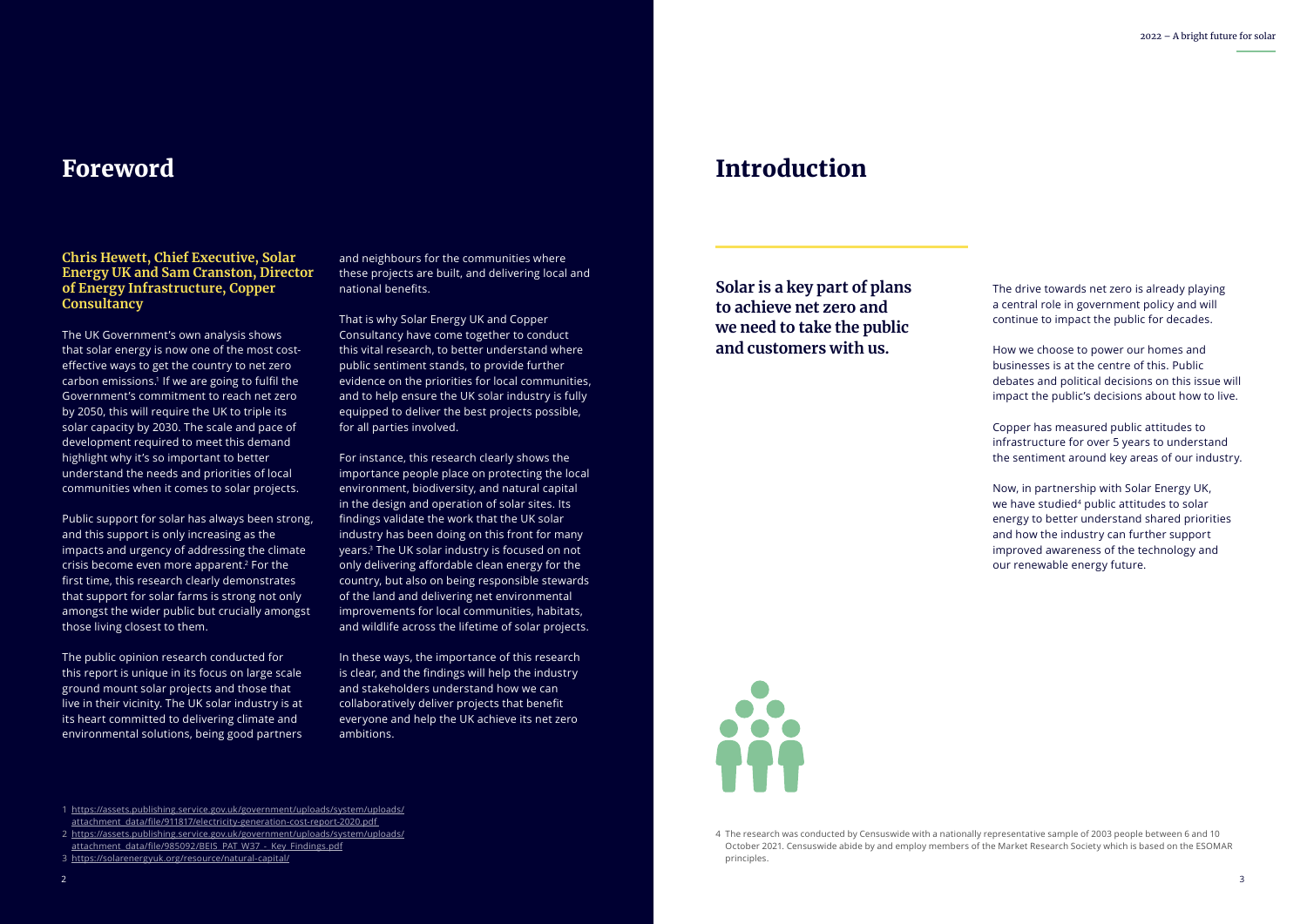### Key Findings



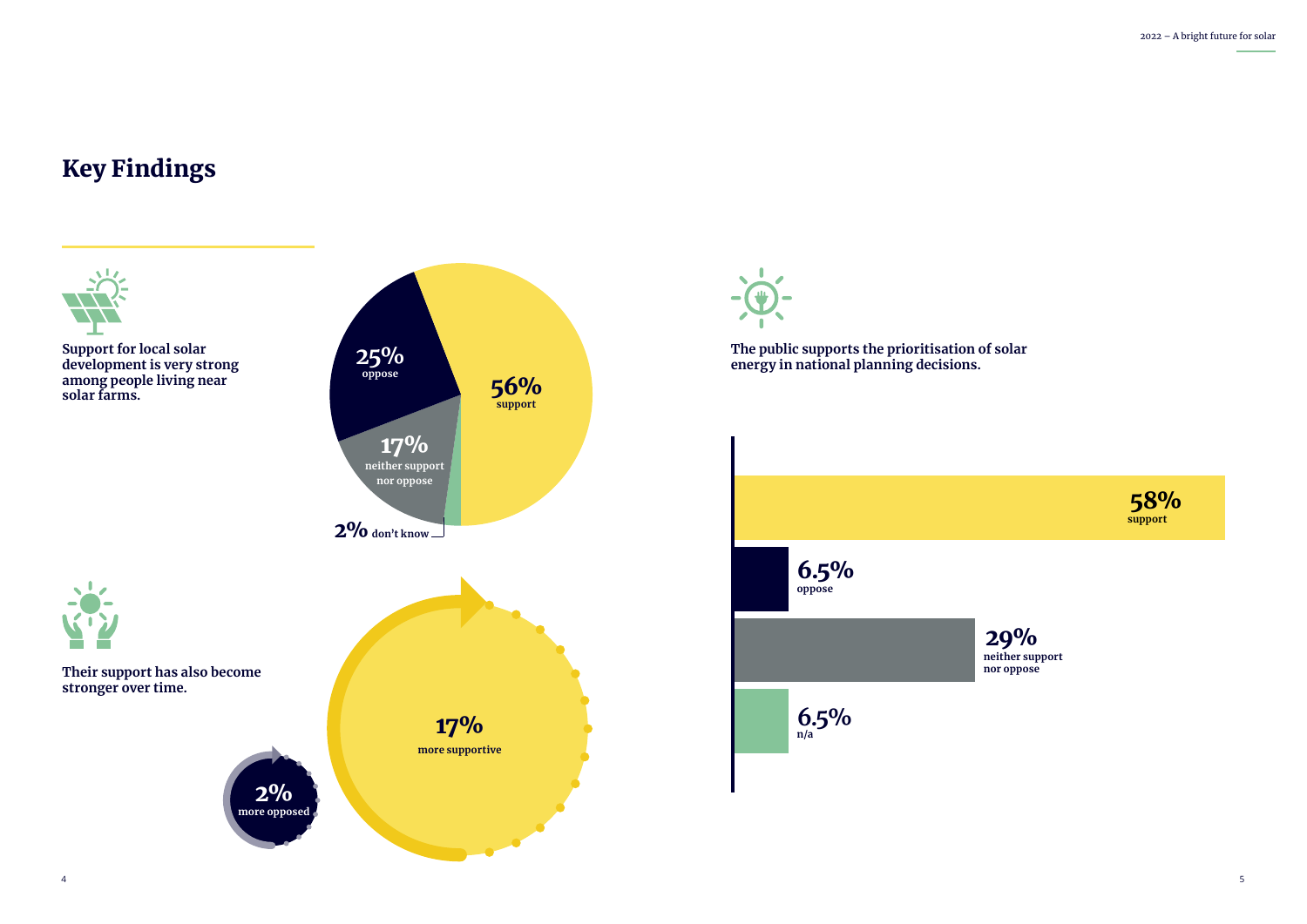Solar enjoys public support; minimising environmental impacts and creating jobs are key issues More than half (56 per cent) of people surveyed said they support the

development of solar farms in their area, with only a quarter opposed to them.

Within this, 82 per cent of adults aged over 55 support such development. This figure stands at 68 per cent for those aged 45 to 54 and 53 per cent for 35 to 44-year-olds.

Support for solar is particularly strong in Northern Ireland (82 per cent), the South West (70 per cent), and Wales (68 per cent).

### The public supports solar development in their area

#### **How would you describe your support for the development of solar energy in your local area?**



6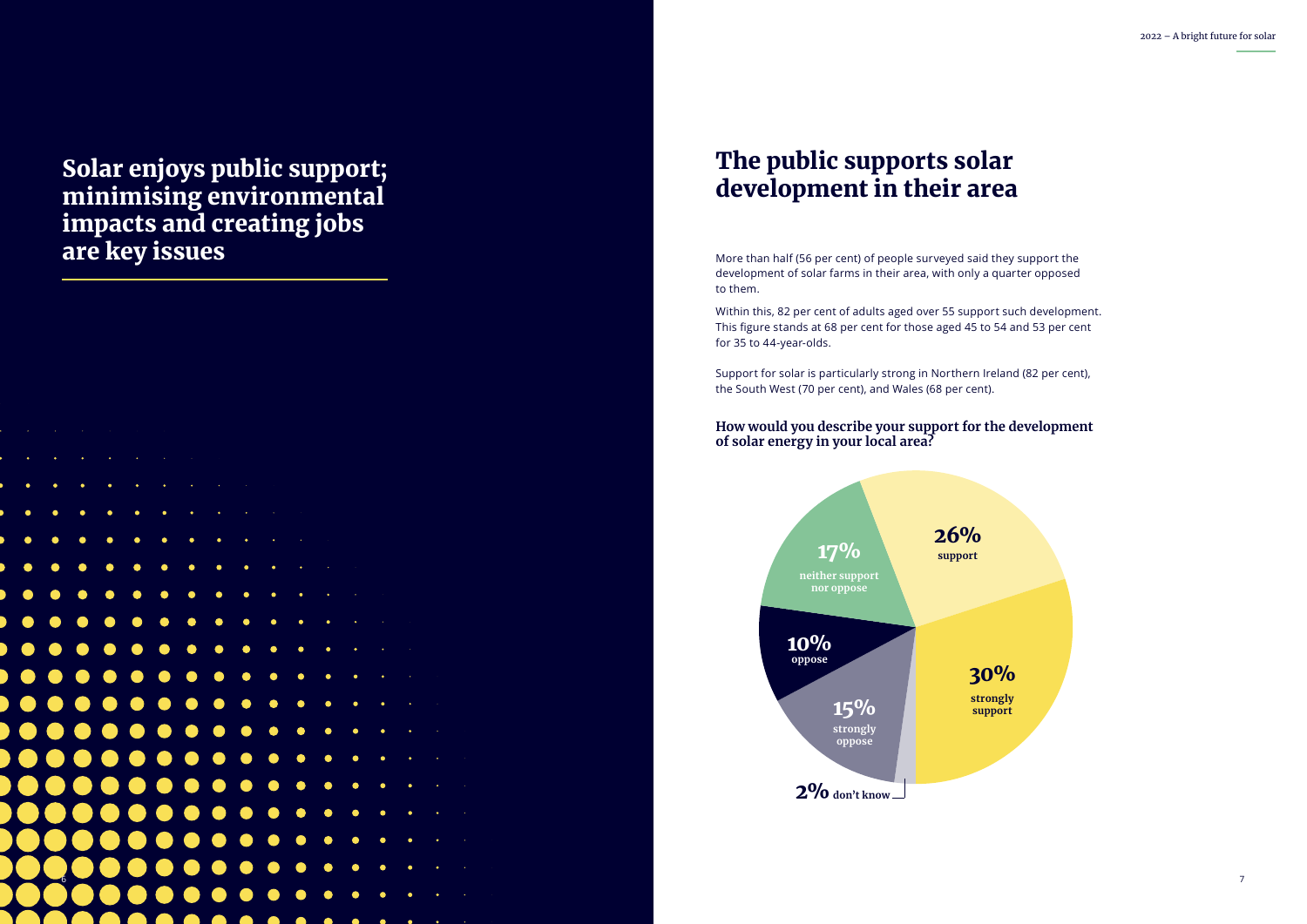

#### **Would you say your opinion of solar energy has changed over time?**

17 per cent of people who live near a solar farm have become more supportive of solar energy over time. Only two percent have become more opposed.

Respondents said they had become more supportive because of their increased awareness of environmental issues and solar's provision of cheaper electricity and energy security.

Within this, 29 per cent of adults aged over 55 have become more supportive. This figure stands at 16 per cent for those aged 25 to 34 and 16 per cent for 35 to 44-year-olds.

The increase in support has been particularly pronounced in the East of England (26 per cent), the East Midlands (24 per cent), and the South East (21 per cent).

This increase has been most evident amongst those earning annual incomes of £75,000+ (30 per cent), £15,000-25,000 (22 per cent), and £45,001-55,000 (22 per cent).

### People become more supportive over time

Members of the public said that solar's economic and environmental impacts were most important to them.

39 per cent said the most important issue when considering new solar developments is minimising environmental impacts. 28 per cent said that creating local jobs, skills and supply chain opportunities is the highest priority.

Some respondents also expanded on their answers, covering a range of issues, including the weather (i.e. not enough sunlight in the UK), designing the land for multiple use (i.e. solar and grazing on the same land), using land that is low quality agricultural land, and minimising visual impact.

## The environment, jobs and being a responsible developer matter most

#### **What issues do you consider most important when developing a solar farm?**

## 10% 20% 30% 40% Minimising environmental impacts **39% 28% 26% 25% 19% 19% 17% 14%**



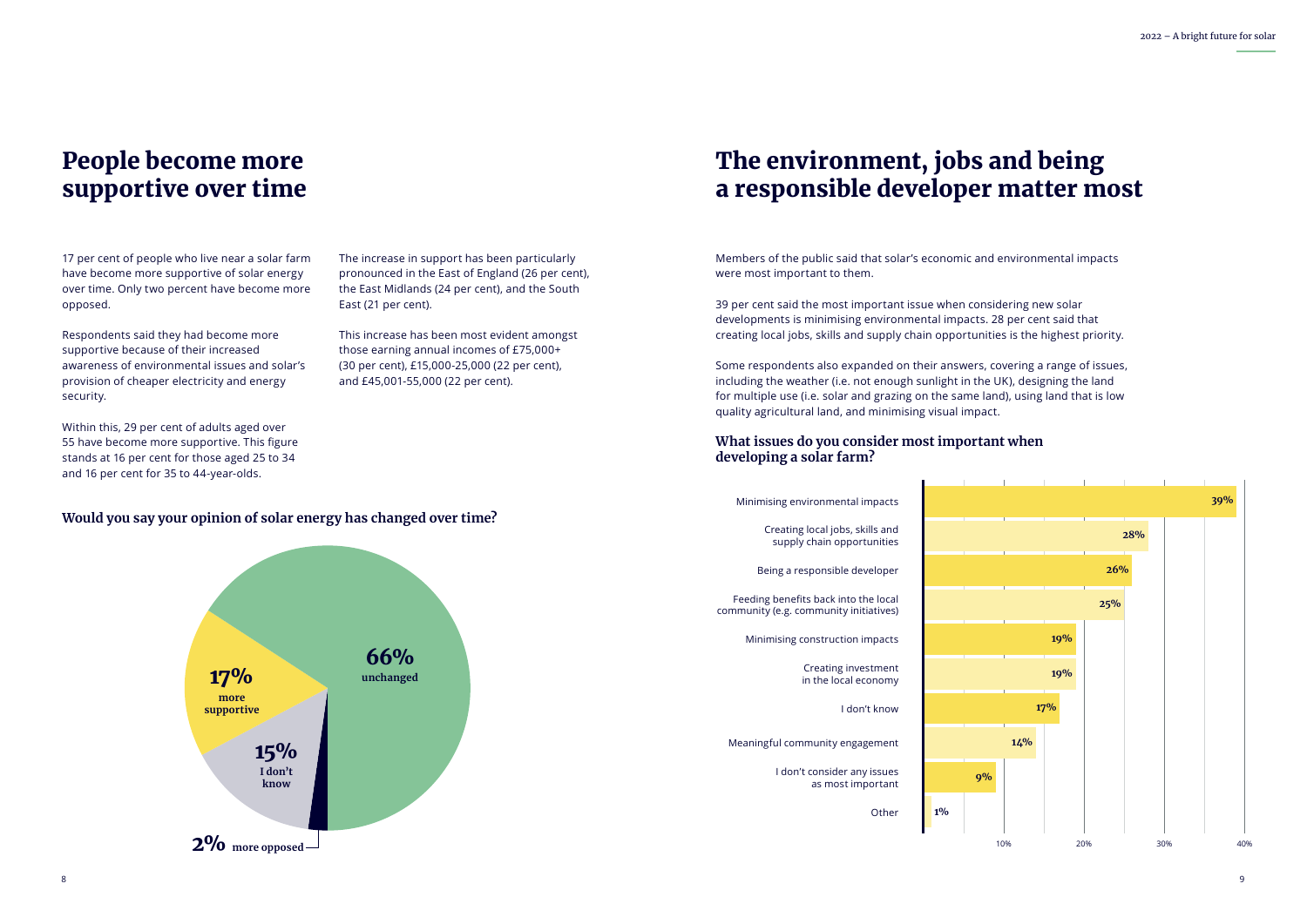

- 
- 
- 
- 
- 

### Government direction should prioritise creating jobs and minimising environmental impact



#### **There is currently minimal awareness that solar farms can deliver net gains in biodiversity.**

**Lack of awareness is enabling misunderstanding – this can lead to opposition**

Effective land drainage is a critical element of solar farm management. Foresight Group, for example, has employed nature-based solutions to manage and improve drainage on their sites. This is done through a combination of methods, including natural drainage channels, ponds, and hedgerow and shrub planting. These practices make sites suitable for a wide variety of species to flourish while also making them easier to maintain by providing good ground conditions for access to the sites and equipment.

NextEnergy Capital, in partnership with Wychwood Biodiversity, have developed a strategy to deliver biodiversity net gain across their entire portfolio of solar sites, in line with the aims of Department for Environment, Food and Rural Affairs 25-Year Environment Plan, and The Environment Act. NextEnergy began with 9 pilot sites, developing unique evidence-based Biodiversity Management Plans for each.

#### **Benefits**

- **•** Reduced flood risk
- **•** Provided additional habitat
- **•** Improved visual screening and soil stability



#### **Gains**

- **•** Community orchard
- **•** Wildflower meadows and grasslands, to provide food and habitat
- **•** Two large ponds and mature hedgerows

Government intervention would be welcomed by the public where it could create more jobs, skills, and supply chain opportunities.



However, there is clear evidence that well-designed and wellmanaged solar can support wildlife habitats and meaningfully contribute to achieving national biodiversity targets.5



There are a wide range of examples of biodiversity enhancement and natural capital management within the sector, such as projects to improve wetland habitat, create wildflower meadows and native tree habitats, and nesting and roosting sites for birds. Solar farms can directly support agriculture through conservation grazing and promote wider benefits such as increased pollination of crops and improved soil quality, due to minimal land disturbance.

### Case Study 1 Wetland and Water Management

### Case Study 2 Biodiversity Net Gain

Minimising environmental impacts is the most important issue according to the public.

5 Solar Trade Association (2019) The Natural Capital value of solar. Eds N. Gall and E. Rosewarne https://solarenergyuk.org/resource/natural-capital/

|  |           | 56% unaware |
|--|-----------|-------------|
|  | 38% aware |             |
|  |           |             |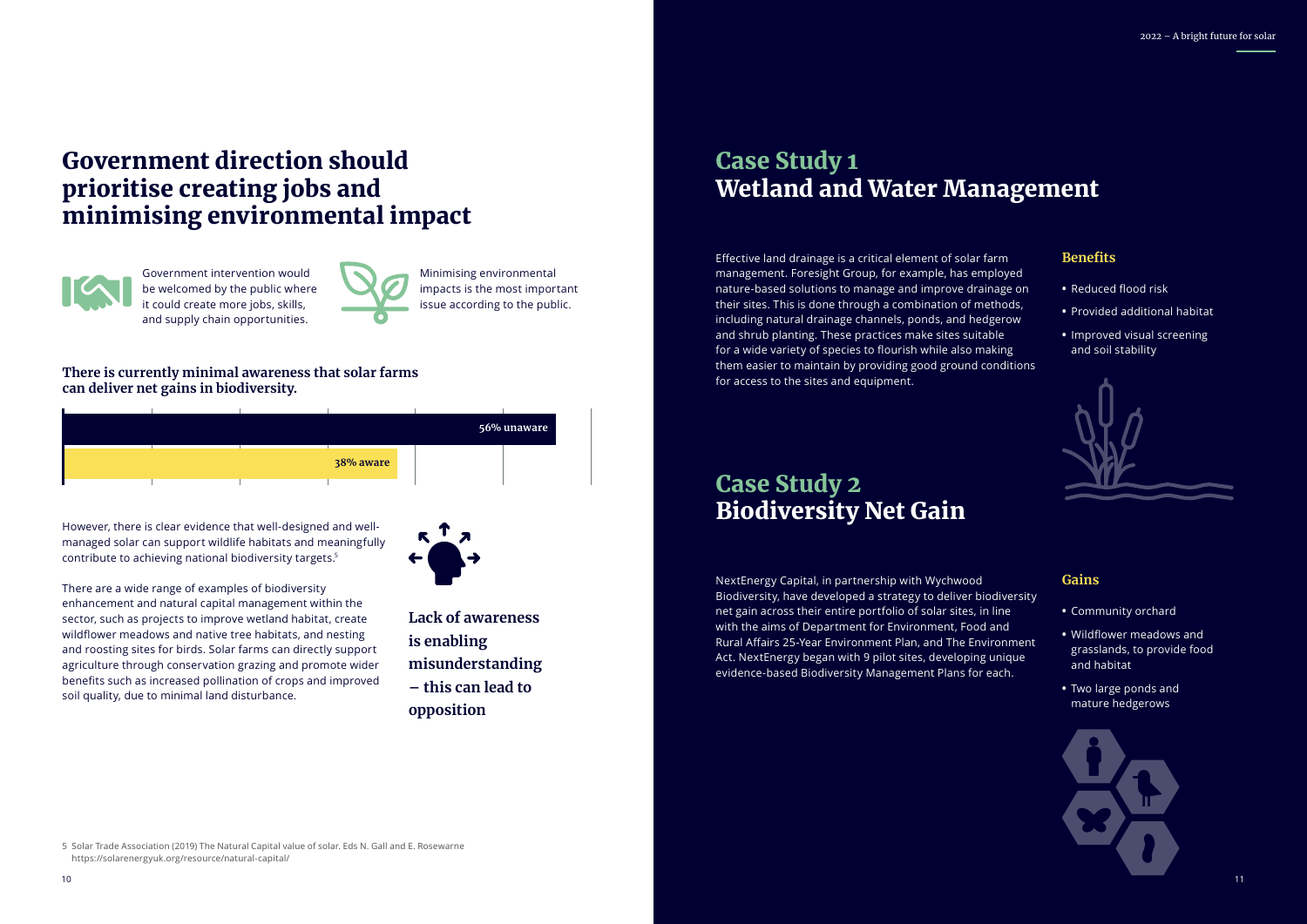### Solar is expected to provide low-cost energy and contribute towards net zero

The public sees providing low-cost clean energy for the local area (40 per cent), contributing towards the Government's net zero targets (33 per cent), and creating multifunctional land uses (24 per cent) as the three key benefits of solar energy in their local area.

In 2019, the Government committed the UK to achieving net zero by 2050. Based on the analysis of the Climate Change Committee and the commitments in the Sixth Carbon Budget, this will require the UK to deploy at least 40 gigawatts of solar generation capacity by 2030 to meet its target. [The UK currently](https://solarenergyuk.org/resource/lighting-the-way-making-net-zero-a-reality-with-solar-energy/)  [has 14 gigawatts of solar capacity, meaning](https://solarenergyuk.org/resource/lighting-the-way-making-net-zero-a-reality-with-solar-energy/)  [the sector will need to roughly triple in size](https://solarenergyuk.org/resource/lighting-the-way-making-net-zero-a-reality-with-solar-energy/)  [over the next decade to keep the country](https://solarenergyuk.org/resource/lighting-the-way-making-net-zero-a-reality-with-solar-energy/)  [on track for net zero by 2050](https://solarenergyuk.org/resource/lighting-the-way-making-net-zero-a-reality-with-solar-energy/). 6

#### **What would you consider to be the key benefits of solar energy in your local area?**



### Wildlife, views, and agricultural land are the main concerns

The public considers the impact on local wildlife (32 per cent), the visual impact (27 per cent) and the removal of agricultural land (26 per cent) to be the three main drawbacks of solar farms.

Respondents also note cost, inefficient land use, and the environmental impact of making and disposing of solar panels as key drawbacks.

#### **What would you consider to be the perceived key drawbacks of solar farms?**



6 <https://solarenergyuk.org/resource/lighting-the-way-making-net-zero-a-reality-with-solar-energy/>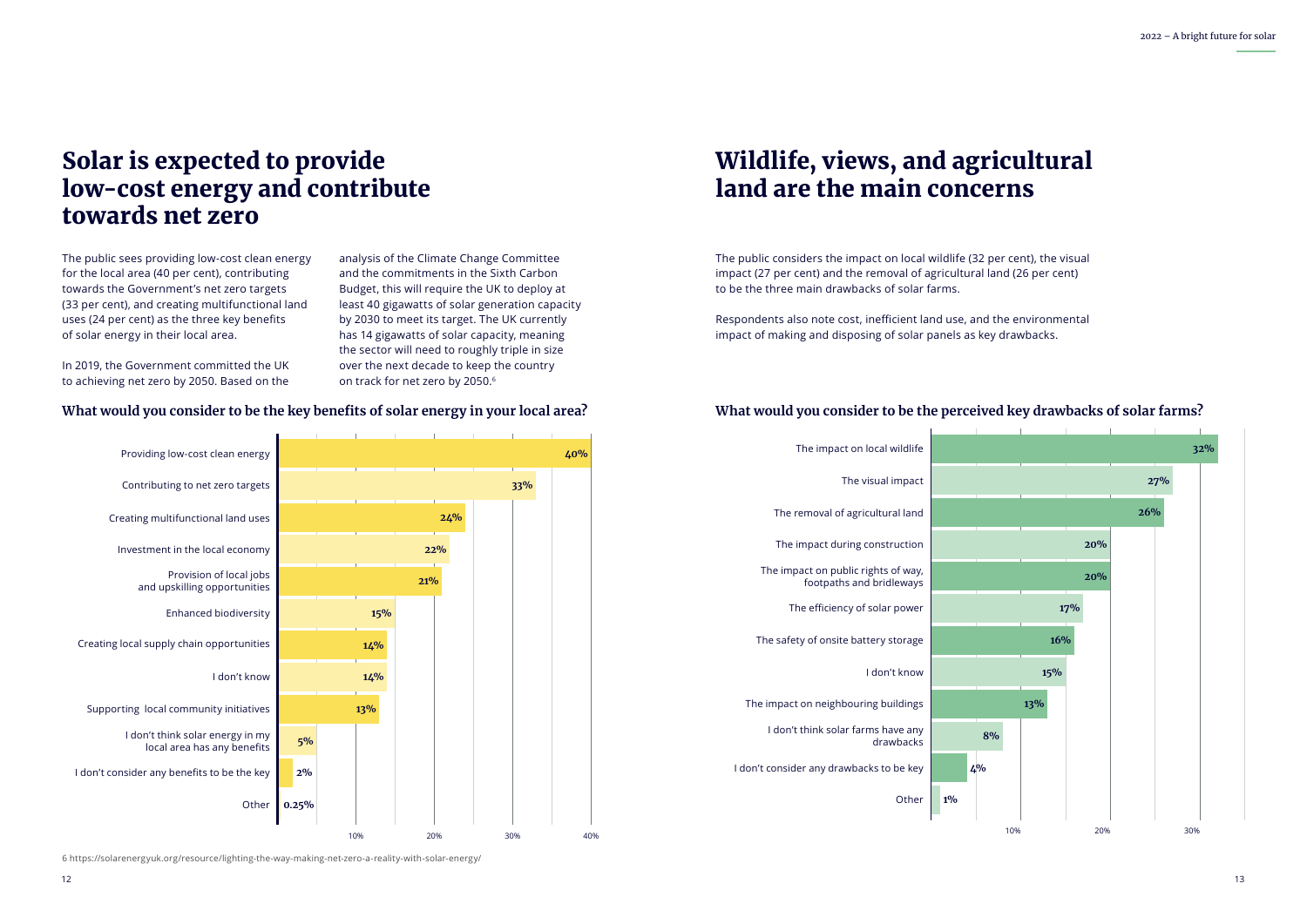### Case Study 3 Biodiversity Enhancement and Sustainable Agriculture

### Solar farms could be popular with wildlife groups

**How aware were you that, through careful site selection and planning, solar farms can deliver a net gain in biodiversity on a site?**

Monitoring and benchmarking is core to how the solar industry manages and improves biodiversity on solar sites. Bluefield LLP, for example, has conducted a rigorous benchmarking study of the biodiversity enhancement measures implemented across their portfolio to identify areas for further improvements.

The Government has included solar projects in its [Net Zero Strategy a](https://www.gov.uk/government/publications/net-zero-strategy)nd its [Ten Point Plan](https://www.gov.uk/government/publications/the-ten-point-plan-for-a-green-industrial-revolution)  [for a Green Industrial Revolution.](https://www.gov.uk/government/publications/the-ten-point-plan-for-a-green-industrial-revolution)

Solar farms present an opportunity to deliver net gains in biodiversity. However, 56 per cent of the public are unaware of this fact and 32 per cent consider the impact on local wildlife to be the main drawback of solar farms. This means there is an opportunity to build more public support – only 38 per cent are currently aware of this opportunity.

That said, 51 per cent of adults aged 16 to 25 are aware of this fact. This figure stands at 45 per cent for those aged 25 to 34 and 38 per cent for 35 to 44-year-olds.

Such awareness is most apparent in Greater London (51 per cent) followed by Yorkshire and the Humber (43 per cent), and the South West (42 per cent).

It is most prevalent amongst those earning annual incomes of £65,001–75,000 (47 per cent), £45,001–55,000 (44 per cent), and £55,001– 65,000 (44 per cent).

#### **Benefits**

- **•** Provided additional wildflower meadows
- **•** Planted native trees and hedgerows
- **•** Installed bat boxes, bird boxes and beehives
- **•** Collaboratively enabled conservation-focused grazing and pollinator habitat creation



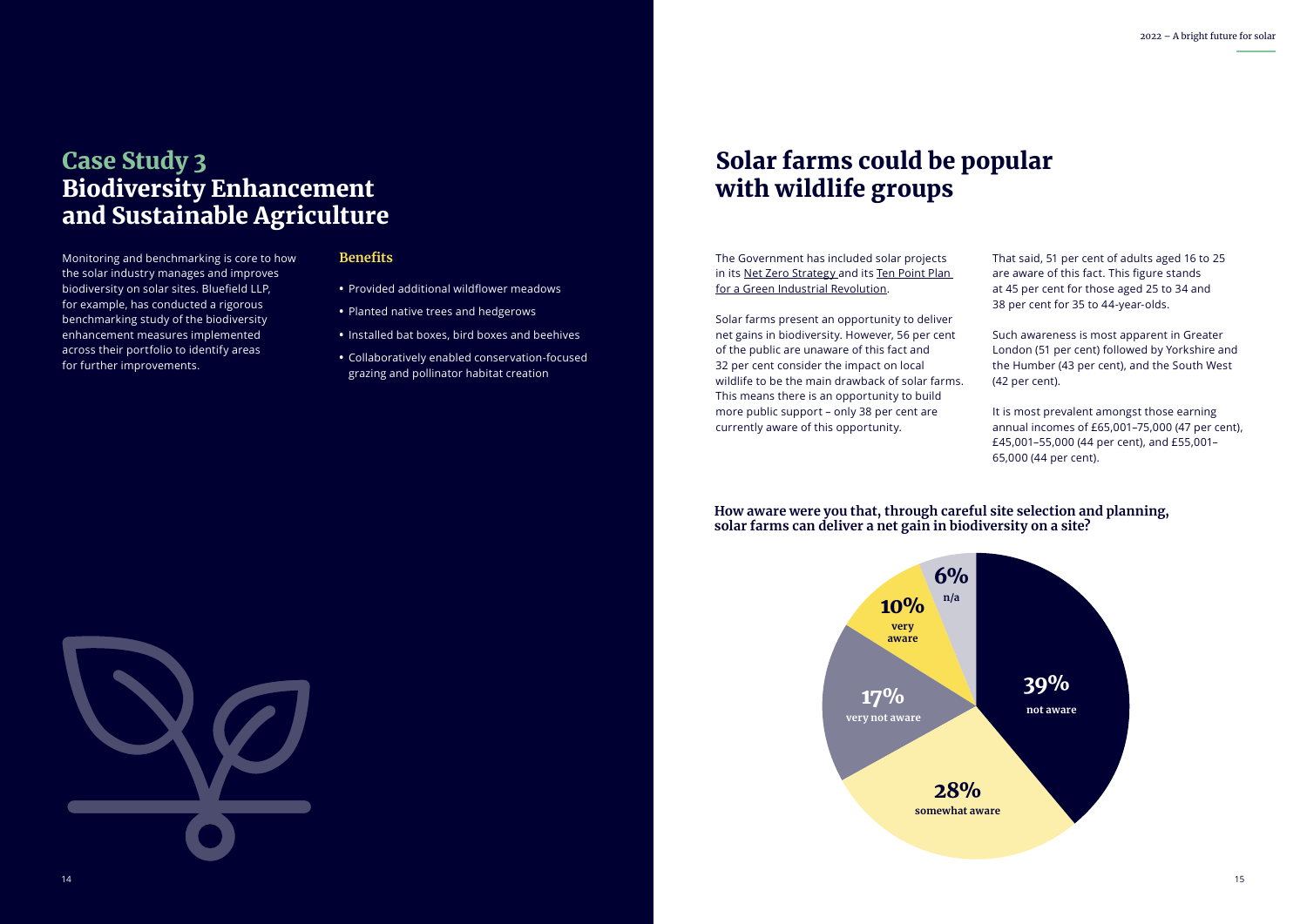# is the main barrier to development

## Wildlife habitats are the way forward The perception of local opposition

#### The public is most keen on proposals that co-develop solar power and new habitats for wildlife (42 per cent).

Proposals that focused on planting wildflower meadows (33 per cent) or installing beehives (28 per cent) also attract much support.

Although more than half of the people surveyed said they support the development of solar farms in their local area, the public sees people not wanting them as the main barrier to developing more of them at pace (39 per cent).

A lack of viable sites to build on (28 per cent) and the complicated planning system (25 per cent) are considered to be the other two main barriers.

According to respondents' comments, the weather, high costs, and a lack of awareness regarding the benefits of solar farms are also perceived to be significant barriers.

**Newly planned solar farms are increasingly including a range of agri-voltaic proposals which allows for co-developing the same area of land for both solar photovoltaic power as well as for agriculture. Which of the following proposals would you most like?**

#### **If any, what do you consider to be the main barriers in the UK to developing more solar farms at pace, helping the UK to achieve its net zero targets?**



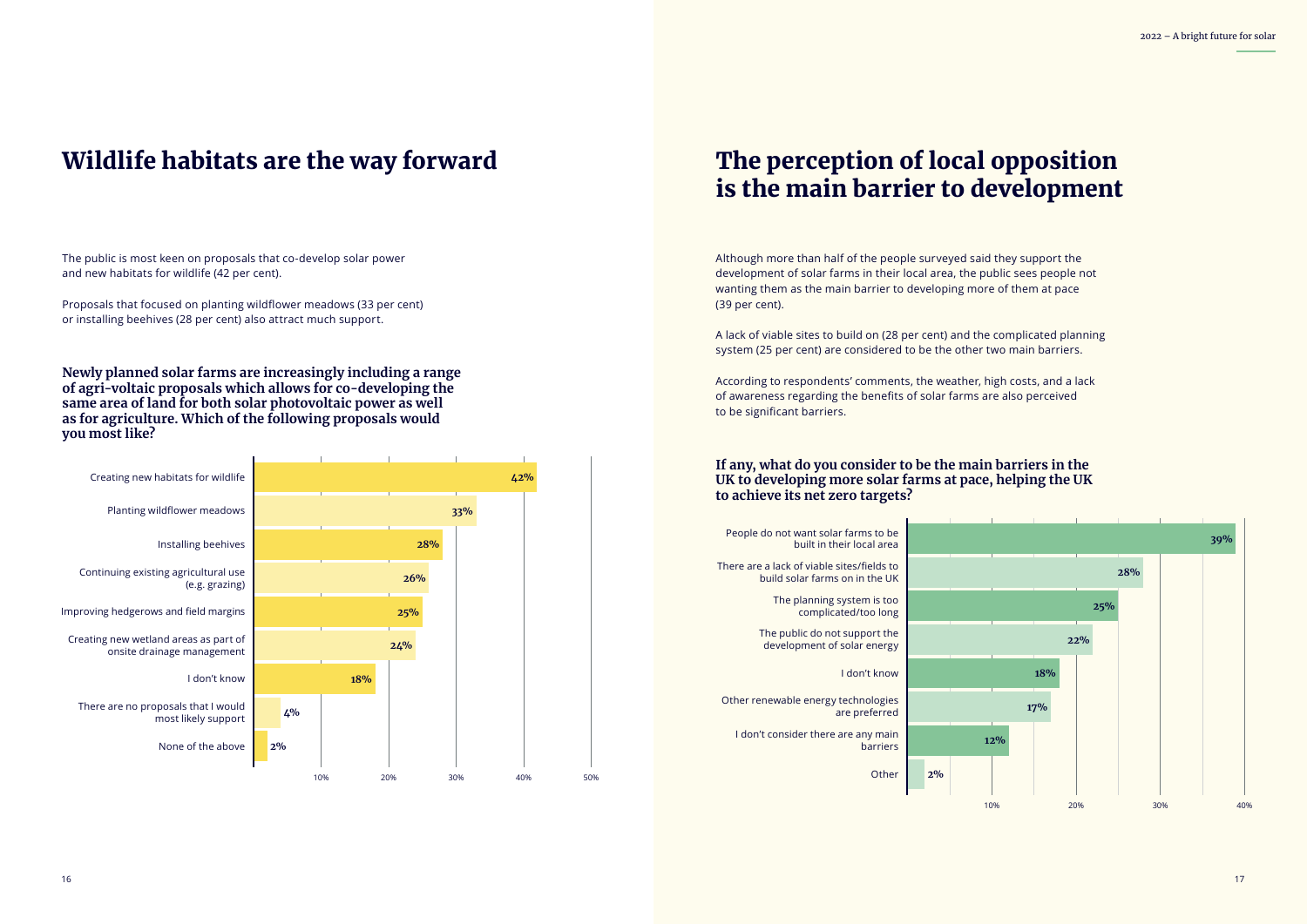

### The public wants to prioritise solar

### People want more rooftop solar in their area

**How would you describe your support for the following statement?: "I would be happy to see more solar panels on the roofs of homes and buildings in my local area"**

The public supports (or strongly supports) the prioritisation of solar energy in national planning decisions (58 per cent) with a minority opposed (seven per cent).

Within this, 63 per cent of adults aged over 55 say solar energy should be prioritised. This figure stands at 58 per cent for those aged 45 to 54 and 57 per cent for 35 to 44-year-olds.

Such support is particularly strong in the South West (62 per cent), Greater London (62 per cent), and Scotland (60 per cent).

#### **How would you describe your support for the following statement?: "Given the need to hit our net zero targets, solar energy should be prioritised in national planning decisions" strongly support neither support nor oppose** 29% 22% **support** 36% 7%**n/a** 3% strongly oppose 3%**oppose**

The public supports the rollout of rooftop solar panels in their local areas. 89 per cent of people said they they would be happy to see more rooftop solar, or that they didn't have a view on it. Only seven per cent are opposed.

70 per cent of adults aged 45 to 54 would be happy to see more rooftop solar in their local area. This figure stands at 69 per cent for those aged 55+ and 63 per cent for 35 to 44-year-olds.

Such support is particularly strong in Yorkshire and the Humber (69 per cent), the East of England (69 per cent), and the South East (68 per cent).

> **neither support nor oppose**

24%



4%**oppose** 3%**strongly oppose**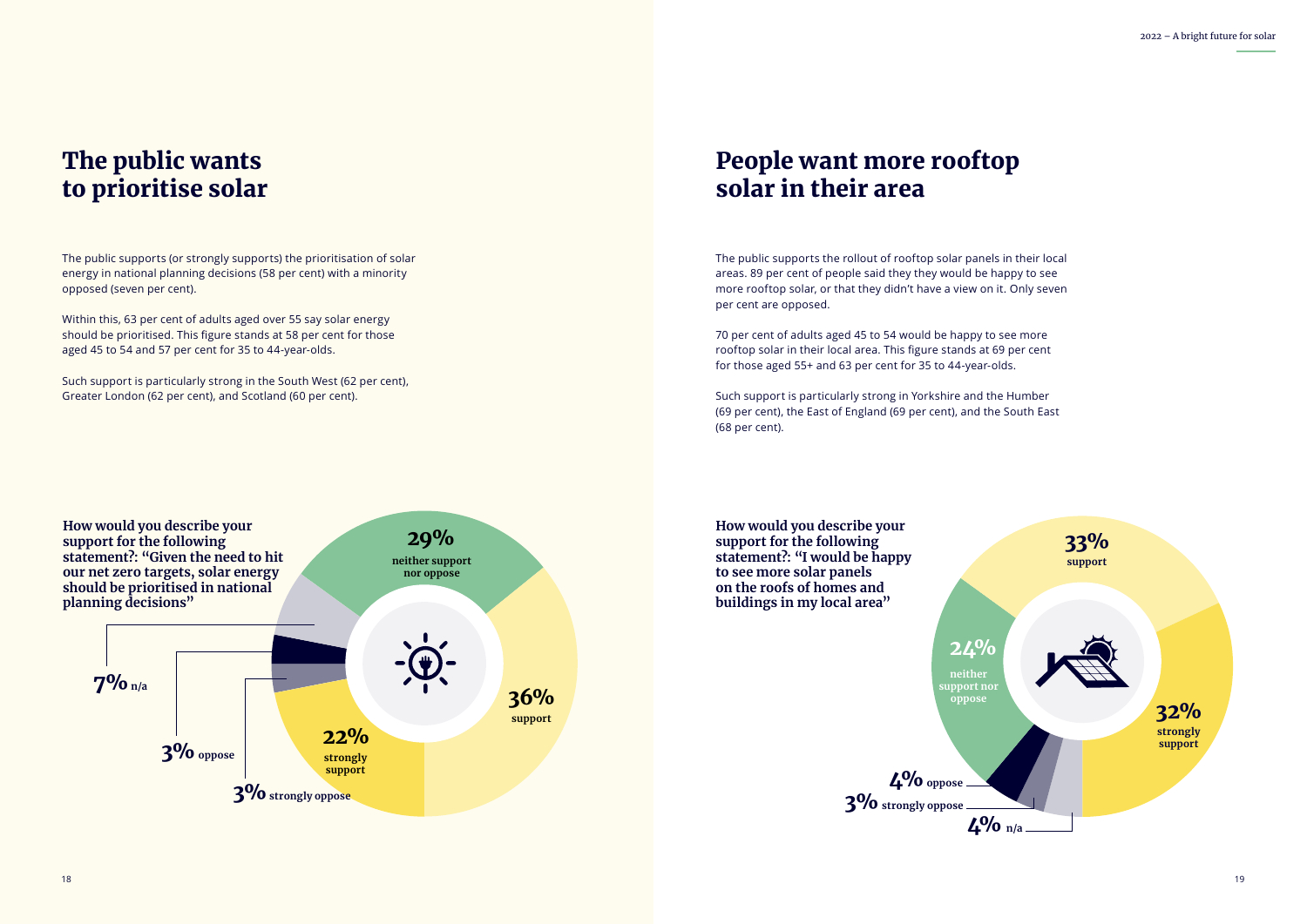

## Conclusions

Public attitudes to the key benefits and drawbacks of solar energy are diverse. There is a lot of support, but this is threatened by a lack of awareness and misunderstanding. People want to see more rooftop solar in their areas and consider multifunctional land use to be one of the key benefits of solar energy. Public ambition extends beyond solar development; they expect jobs, skills, and supply chain opportunities too.



**Solar creates jobs, skills and supply chain opportunities much of the public considers this the most important issue when developing a solar farm**



**Minimising environmental impacts is considered to be the most important issue**



**Increasing understanding of the positive impact of solar farms on biodiversity and local environments will help capitalise on public support**



**Strong public support for solar farms in their local area is out of step with public perceptions of opposition to solar**

|    |                                                           |           |                                                                                                                                    | $\label{eq:2.1} \mathcal{L}_{\mathcal{A}}(\mathcal{A})=\mathcal{L}_{\mathcal{A}}(\mathcal{A})\mathcal{A}(\mathcal{A})=\mathcal{L}_{\mathcal{A}}(\mathcal{A})\mathcal{A}(\mathcal{A})\mathcal{A}(\mathcal{A}).$ |             |                       | $\bullet$                                                                                                                            | $\bullet$ | $\bullet$   | $\bullet$                                                                                                                                                                                                                                                                                                                                                                                                                                                   |                       | $\bullet$ $\bullet$    |
|----|-----------------------------------------------------------|-----------|------------------------------------------------------------------------------------------------------------------------------------|----------------------------------------------------------------------------------------------------------------------------------------------------------------------------------------------------------------|-------------|-----------------------|--------------------------------------------------------------------------------------------------------------------------------------|-----------|-------------|-------------------------------------------------------------------------------------------------------------------------------------------------------------------------------------------------------------------------------------------------------------------------------------------------------------------------------------------------------------------------------------------------------------------------------------------------------------|-----------------------|------------------------|
|    |                                                           |           |                                                                                                                                    | $\label{eq:2} \mathcal{L}_{\mathcal{D}}(\mathcal{L}_{\mathcal{D}}) = \mathcal{L}_{\mathcal{D}}(\mathcal{L}_{\mathcal{D}}) = \mathcal{L}_{\mathcal{D}}(\mathcal{L}_{\mathcal{D}})$                              | $\bullet$ . | $\bullet$             | $\bullet$                                                                                                                            | $\bullet$ | $\bullet$   | $\bullet$                                                                                                                                                                                                                                                                                                                                                                                                                                                   | $\bullet$             | $\bullet$              |
|    |                                                           |           | $\mathcal{L}_{\text{max}}$ , where $\mathcal{L}_{\text{max}}$                                                                      | $\bullet$                                                                                                                                                                                                      | $\bullet$   | $\bullet$             | $\bullet$                                                                                                                            | $\bullet$ | $\bullet$   | $\bullet$                                                                                                                                                                                                                                                                                                                                                                                                                                                   | $\bullet$             | $\bullet$              |
|    | $\mathcal{O}(\mathcal{O}(\log n))$                        |           | $\bullet$                                                                                                                          | $\bullet$                                                                                                                                                                                                      | $\bullet$   | $\bullet$             | $\bullet$                                                                                                                            | $\bullet$ | $\bullet$   | $\bullet$                                                                                                                                                                                                                                                                                                                                                                                                                                                   | $\bullet$             | $\bullet$              |
|    | $\mathcal{L}_{\text{max}}$ , $\mathcal{L}_{\text{max}}$   | $\bullet$ | $\bullet$ .                                                                                                                        | $\bullet$                                                                                                                                                                                                      | $\bullet$   | $\bullet$             | $\bullet$                                                                                                                            | $\bullet$ | $\bullet$   | $\bullet$                                                                                                                                                                                                                                                                                                                                                                                                                                                   | $\bullet$             | $\bullet$              |
|    | $\epsilon_{\rm{eff}}$                                     | $\bullet$ | $\bullet$                                                                                                                          | $\bullet$                                                                                                                                                                                                      | $\bullet$   | $\bullet$             | $\bullet$                                                                                                                            | $\bullet$ | $\bullet$   | $\bullet$                                                                                                                                                                                                                                                                                                                                                                                                                                                   | $\bullet$             |                        |
|    | $\epsilon_{\rm{max}}$                                     | $\bullet$ | $\bullet$                                                                                                                          | $\bullet$                                                                                                                                                                                                      | $\bullet$   | $\bullet$             | $\bullet$                                                                                                                            | $\bullet$ | $\bullet$   | $\bullet$                                                                                                                                                                                                                                                                                                                                                                                                                                                   | $\bullet$             |                        |
|    | Ŷ,                                                        | $\bullet$ | $\bullet$                                                                                                                          | $\bullet$                                                                                                                                                                                                      | $\bullet$   | $\bullet$             | $\bullet$                                                                                                                            | $\bullet$ | $\bullet$   | $\bullet$                                                                                                                                                                                                                                                                                                                                                                                                                                                   |                       | $\bullet$              |
|    | $\bullet$                                                 | $\bullet$ | $\bullet$                                                                                                                          | $\bullet$                                                                                                                                                                                                      | $\bullet$   | $\bullet$             | $\bullet$                                                                                                                            | $\bullet$ | $\bullet$   | $\bullet$                                                                                                                                                                                                                                                                                                                                                                                                                                                   | $\bullet$             | $\bullet$              |
|    | $\bullet$                                                 | $\bullet$ | $\bullet$                                                                                                                          | $\bullet$                                                                                                                                                                                                      | $\bullet$   | $\bullet$             | $\bullet$                                                                                                                            | $\bullet$ | $\bullet$   | $\bullet$                                                                                                                                                                                                                                                                                                                                                                                                                                                   | $\bullet$             | $\bigodot$             |
| ł, | $\bullet$                                                 | $\bullet$ | $\bullet$                                                                                                                          | $\bullet$                                                                                                                                                                                                      | $\bullet$   | $\bullet$             | $\bullet$                                                                                                                            | $\bullet$ | $\bullet$   | $\bullet$                                                                                                                                                                                                                                                                                                                                                                                                                                                   | $\bullet$             | $\bigcirc$             |
| ł, | $\bullet$                                                 | $\bullet$ | $\bullet$                                                                                                                          | $\bullet$                                                                                                                                                                                                      | $\bullet$   | $\bullet$             | $\bullet$                                                                                                                            | $\bullet$ | $\bullet$   | $\bullet$                                                                                                                                                                                                                                                                                                                                                                                                                                                   |                       | $\bullet$              |
| f  | $\bullet$                                                 | $\bullet$ | $\bullet$                                                                                                                          | $\bullet$                                                                                                                                                                                                      | $\bullet$   | $\bullet$             | $\bullet$                                                                                                                            | $\bullet$ | $\bullet$   | $\bullet$                                                                                                                                                                                                                                                                                                                                                                                                                                                   |                       | $\bullet$              |
| ł  | $\bullet$                                                 | $\bullet$ | $\bullet$                                                                                                                          | $\bullet$                                                                                                                                                                                                      | $\bullet$   | $\bullet$             | $\bullet$                                                                                                                            | $\bullet$ | $\bullet$   | $\bullet$                                                                                                                                                                                                                                                                                                                                                                                                                                                   |                       | $\bullet$              |
| ł, | $\bullet$ .                                               | $\bullet$ | $\bullet$                                                                                                                          | $\bullet$                                                                                                                                                                                                      | $\bullet$   | $\bullet$             | $\bullet$                                                                                                                            | $\bullet$ | $\bullet$   | $\bullet$                                                                                                                                                                                                                                                                                                                                                                                                                                                   |                       | $\bullet$              |
|    | $\bullet$ .                                               | $\bullet$ | $\bullet$                                                                                                                          | $\bullet$                                                                                                                                                                                                      | $\bullet$   | $\bullet$             | $\bullet$                                                                                                                            | $\bullet$ | $\bullet$   | $\bullet$                                                                                                                                                                                                                                                                                                                                                                                                                                                   | $\bullet$             | $\bullet$              |
|    | $\mathbf{e}^{(1)}$ and                                    | $\bullet$ | $\bullet$                                                                                                                          | $\bullet$                                                                                                                                                                                                      | $\bullet$   |                       | $\bullet$                                                                                                                            | $\bullet$ | $\bullet$   | $\bullet$ $\bullet$                                                                                                                                                                                                                                                                                                                                                                                                                                         |                       |                        |
|    | ٠                                                         |           |                                                                                                                                    |                                                                                                                                                                                                                |             |                       |                                                                                                                                      |           |             |                                                                                                                                                                                                                                                                                                                                                                                                                                                             |                       |                        |
|    | $\mathcal{L}(\mathcal{A})$ and $\mathcal{L}(\mathcal{A})$ |           | $\bullet$ , and $\bullet$ , and $\bullet$                                                                                          | $\bullet$ .<br><br><br><br><br><br><br><br><br><br><br><br>                                                                                                                                                    | $\bullet$   | $\bullet$             | $\bullet$                                                                                                                            | $\bullet$ |             | $\bullet\hspace{0.4mm}\bullet\hspace{0.4mm}\bullet\hspace{0.4mm}\bullet\hspace{0.4mm}$                                                                                                                                                                                                                                                                                                                                                                      |                       |                        |
|    |                                                           |           | $\mathcal{A}(\mathcal{A})$ and $\mathcal{A}(\mathcal{A})$ and $\mathcal{A}(\mathcal{A})$                                           | $\bullet$ .                                                                                                                                                                                                    | $\bullet$   | $\bullet$             | $\bullet$                                                                                                                            | $\bullet$ |             | $\bullet\quad \bullet$                                                                                                                                                                                                                                                                                                                                                                                                                                      |                       | $\bullet\;\bullet$     |
|    |                                                           |           | $\mathcal{L}(\mathcal{L}^{\mathcal{L}})$ and $\mathcal{L}(\mathcal{L}^{\mathcal{L}})$ and $\mathcal{L}(\mathcal{L}^{\mathcal{L}})$ | $\bullet$ .<br><br><br><br><br><br><br><br><br><br><br><br>                                                                                                                                                    | $\bullet$   | $\bullet$             | $\bullet$                                                                                                                            | $\bullet$ | $\bullet$   | $\bullet$                                                                                                                                                                                                                                                                                                                                                                                                                                                   |                       | $\bullet\quad \bullet$ |
|    |                                                           |           |                                                                                                                                    | $\mathcal{L}_{\text{max}}$ and $\mathcal{L}_{\text{max}}$ and $\mathcal{L}_{\text{max}}$ and $\mathcal{L}_{\text{max}}$                                                                                        | $\bullet$ . | $\bullet$             | $\bullet$                                                                                                                            | $\bullet$ |             |                                                                                                                                                                                                                                                                                                                                                                                                                                                             | $\bullet$             | $\bullet$              |
|    |                                                           |           |                                                                                                                                    | $\mathcal{L}^{\text{max}}_{\text{max}}$ and $\mathcal{L}^{\text{max}}_{\text{max}}$ and $\mathcal{L}^{\text{max}}_{\text{max}}$                                                                                |             | $\bullet$ . $\bullet$ | $\bullet$                                                                                                                            | $\bullet$ | $\bullet$   | $\bullet$                                                                                                                                                                                                                                                                                                                                                                                                                                                   | $\bullet$             | $\bullet$              |
|    |                                                           |           |                                                                                                                                    | $\mathcal{L}_{\mathcal{A}}$ and $\mathcal{L}_{\mathcal{A}}$ are the set of the set of $\mathcal{L}_{\mathcal{A}}$                                                                                              |             | $\bullet$ . $\bullet$ | $\bullet$ .                                                                                                                          | $\bullet$ | $\bullet$   | $\bullet$                                                                                                                                                                                                                                                                                                                                                                                                                                                   | $\bullet$             | $\bullet$              |
|    |                                                           |           |                                                                                                                                    |                                                                                                                                                                                                                |             |                       | $\mathcal{L}^{\mathcal{L}}$ and the set of the set of $\mathcal{L}^{\mathcal{L}}$ . The set of $\mathcal{L}^{\mathcal{L}}$           | $\bullet$ | $\bullet$   | $\bullet$                                                                                                                                                                                                                                                                                                                                                                                                                                                   | $\bullet$             | $\bullet$              |
|    |                                                           |           |                                                                                                                                    |                                                                                                                                                                                                                |             |                       | $\mathcal{L}^{\mathcal{L}}$ and $\mathcal{L}^{\mathcal{L}}$ are the set of the set of $\mathcal{L}^{\mathcal{L}}$                    |           | $\bullet$ . | $\bullet$ .                                                                                                                                                                                                                                                                                                                                                                                                                                                 | $\bullet$             | $\bullet$              |
|    |                                                           |           |                                                                                                                                    |                                                                                                                                                                                                                |             |                       |                                                                                                                                      |           |             | $\mathcal{L}(\mathcal{L}(\mathcal{L}(\mathcal{L}(\mathcal{L}(\mathcal{L}(\mathcal{L}(\mathcal{L}(\mathcal{L}(\mathcal{L}(\mathcal{L}(\mathcal{L}(\mathcal{L}(\mathcal{L}(\mathcal{L}(\mathcal{L}(\mathcal{L}(\mathcal{L}(\mathcal{L}(\mathcal{L}(\mathcal{L}(\mathcal{L}(\mathcal{L}(\mathcal{L}(\mathcal{L}(\mathcal{L}(\mathcal{L}(\mathcal{L}(\mathcal{L}(\mathcal{L}(\mathcal{L}(\mathcal{L}(\mathcal{L}(\mathcal{L}(\mathcal{L}(\mathcal{L}(\mathcal{$ | $\bullet$ . $\bullet$ | $\bullet$              |
|    |                                                           |           |                                                                                                                                    |                                                                                                                                                                                                                |             |                       | $\mathcal{L}_{\mathcal{A}}$ and $\mathcal{L}_{\mathcal{A}}$ are the set of the set of the set of the set of the set of $\mathcal{A}$ |           |             |                                                                                                                                                                                                                                                                                                                                                                                                                                                             |                       |                        |
|    |                                                           |           |                                                                                                                                    |                                                                                                                                                                                                                |             |                       |                                                                                                                                      |           |             |                                                                                                                                                                                                                                                                                                                                                                                                                                                             |                       |                        |